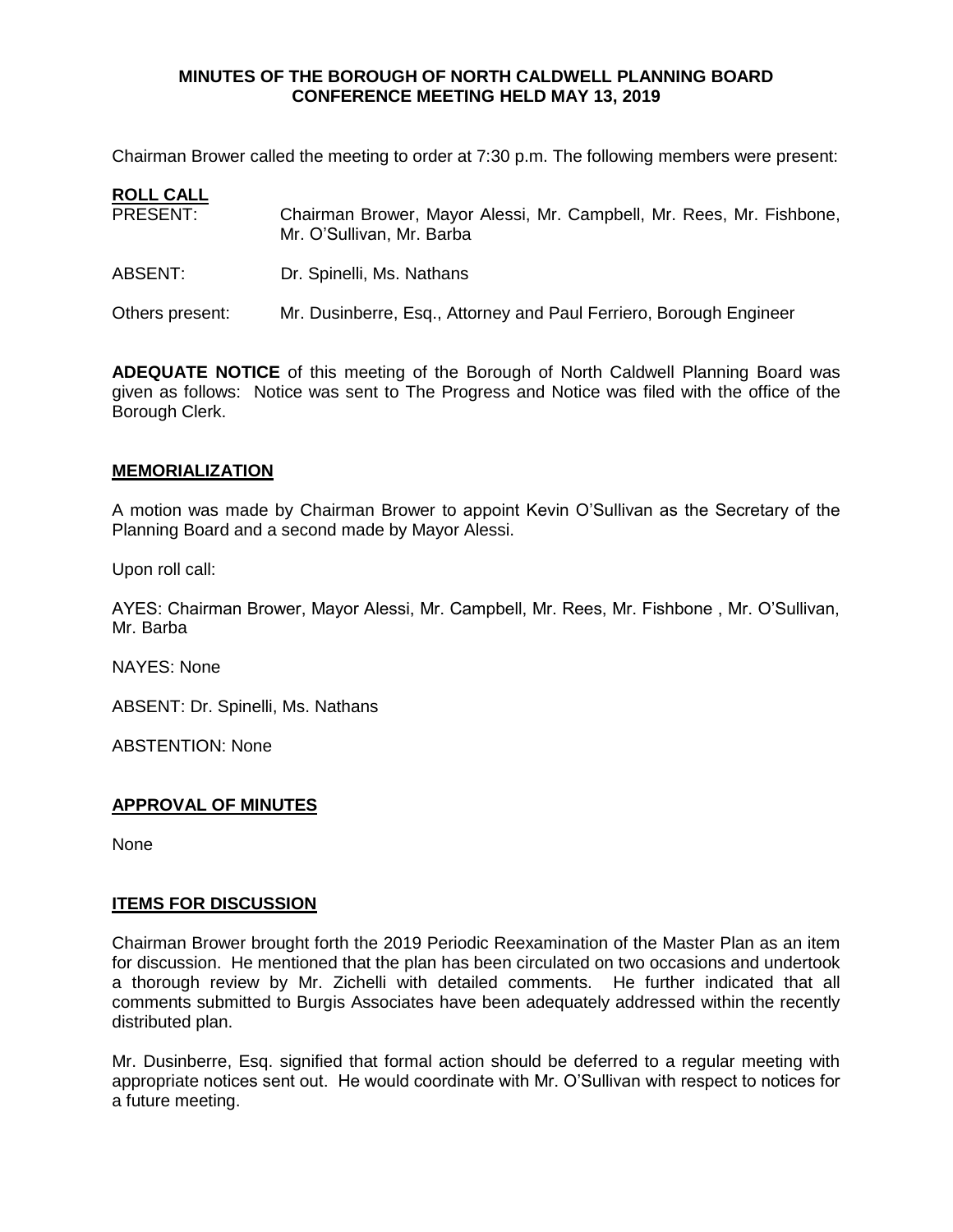**THE MINUTES OF THE BOROUGH OF NORTH CALDWELL PLANNING BOARD CONFERENCE MEETING HELD MAY 13, 2019 Page 2**

Mayor Alessi asked that the Elm Road corridor be considered in a future date to encourage future development along this area.

Chairman Brower agreed that the Planning Board and the Mayor should work together towards future goals to get the Council in agreement with an appropriate plan.

Mr. Rees pointed to page 7 of the 2019 Periodic Master Plan Reexamination and highlighted the same intent within the plan.

Chairman Brower added that the plan addresses the preliminary stages of the process but the next steps should proceed at this point. He thought an appropriate use would be  $1<sup>st</sup>$  floor commercial use with  $2^{nd}$  floor mixed use or residential. He also added that proper planning of parking along this corridor would be important in its development.

Mr. Fishbone added that consolidation of lots should be encouraged along the corridor.

Chairman Brower asked Mr. Dusinberre and Mr. O'Sullivan to coordinate for the appropriate public notice and consideration at an upcoming Regular Meeting.

### **APPLICATIONS**

Chairman Brower brought forth the application from 70 Grandview Avenue LLC for Block 1903, Lot 2 for an amended preliminary and final major subdivision.

Mr. Dusinberre asked the Board to review the updated plans recently submitted to the Board by the applicant while Mr. Ferriero indicated that he will do his best to perform a thorough review in time for the Regular Meeting.

Chairman Brower indicated that he would like to get the hearing started and begin working through the outstanding comments.

Mr. Campbell asked if there were significant concerns with the project and recent submissions. Mr. Ferriero identified three primary concerns of focus specific to runoff to the neighboring properties, appropriate sizing of the detention basin and the possibility of stormwater quality requirements.

Mr. Rees asked about making the road a privately owned road.

Mr. Ferriero continued to raise questions about the stormwater improvements being long-term responsibilities to the Borough. He suggested that the applicant can be requested to post maintenance costs for a defined period of time for the stormwater improvements or provide an added or extended maintenance bond for the improvements, if permitted. He mentioned that these considerations can be conditions of an approval.

Chairman Brower suggested that these options should be brought to the applicant.

Mr. Barba asked if an environmental assessment was performed on the site to which Mr. Dusinberre confirmed one had been performed.

There being no further discussion on 70 Grandview Avenue LLC, Chairman Brower brought forth the application from Pulte Homes of NJ, Limited Partnership for Blocks 104, 105 and 106 across 13 various lots for rear yard setback variances.